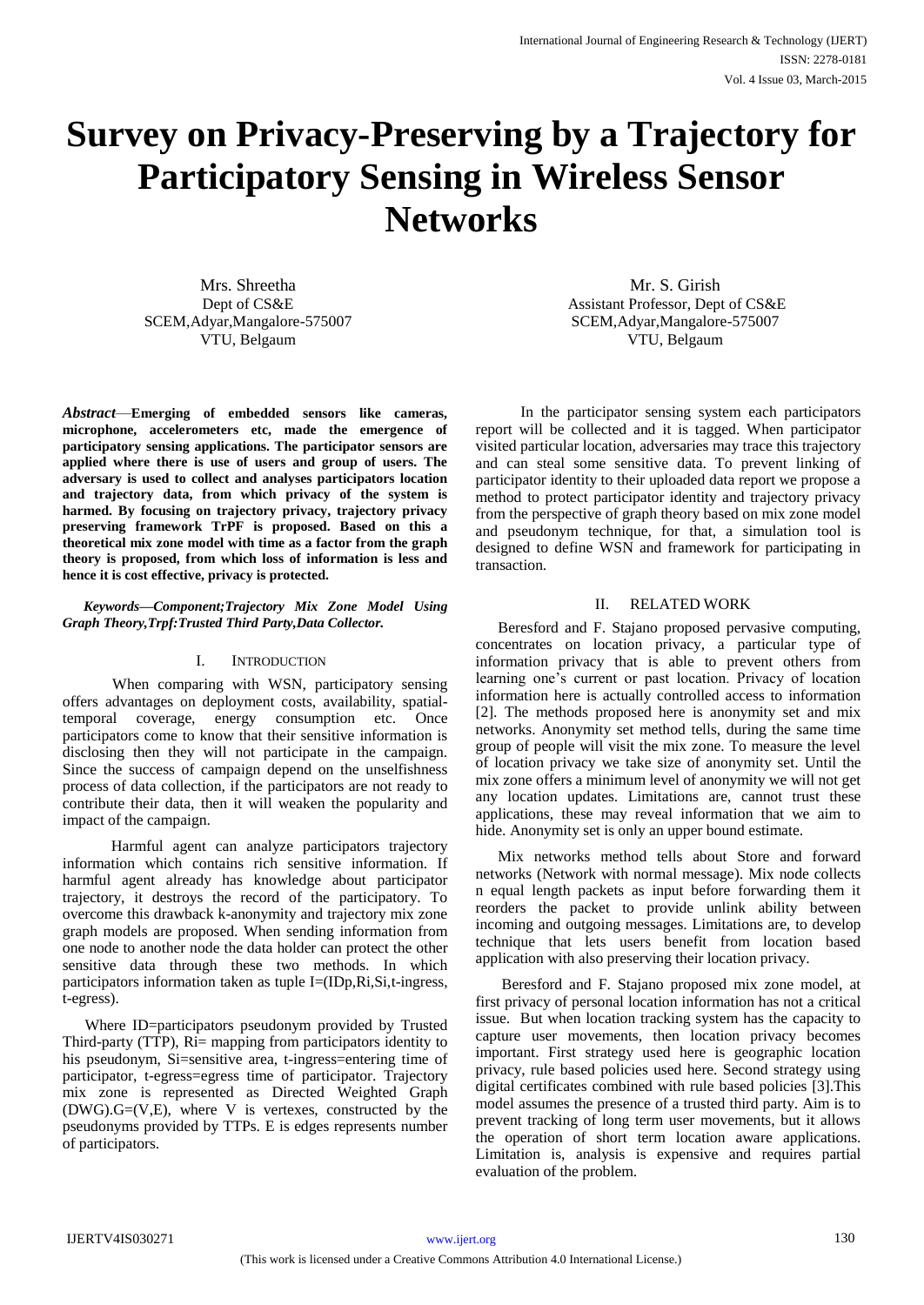J. Freudiger, M. Raya, M. Flegyhzi, P. Papadimitratos, and J. P. Hubaux proposed Vehicular Networks(VN). Vehicular network consists of Road Side Units equipped with radios and vehicles. Using vehicle-vehicle and vehicleinfrastructure communication, vehicles share information and location based services. Vehicular networks are more efficient traffic management which should satisfy requirements like sender, data, real time delivery, liability. VNs are applications of Ad-hoc networks. Public key infrastructure is available, so that messages are signed to achieve liability of their sender [4]. Limitations are, vehicles transceivers cannot be switched off, so 24\*7 we can monitor vehicles whereabouts. Adversary installs radio receivers close to the road network so that we can eavesdrop the safety messages.

Kapadia, N. Triandopoulos, C. Cornelius, D. Peebles, and D. Kotz proposed anonysense features. To protect privacy, tessellation and clustering mechanisms are used. Anonysense focus on evaluating tessellation and clustering. In opportunistic sensing systems, applications can task mobile nodes .With opportunistic system, applications need not rely on a static sensor deployment. Opportunistic sensing systems examples are Cartel, Urban Sensing, and Mobiscopes. Methods proposed here is k-anonymity, local location blurring to improve k-anonymity, anonysense-anonymous tasking and reporting [5].

K-anonymity tells that K reports are combined together before being revealed. To improve privacy against the system suggests the use of peer-peer mechanisms. Limitations are, here user must reveal their personal information to a trusted party. Method is expensive.

 Local location blurring to improve k-anonymity tells that granularity of the user's location is altered by adding uncertainty to the user location. Limitation is level of blurring all the time it is not sufficient to prevent deanonymization by the system.

Anonysense-anonymous tasking and reporting tells that without any user intervention location privacy can be achieved. Tasks can be delivered to anonymous nodes and collects reports from anonymous nodes. Limitation is this method will mainly rely on mobile nodes carried by humans thus putting privacy of users at risk.

E. De Cristofaro and C. Soriente proposed participatory sensing infrastructure that involves sensors, carriers, network operators, queriers. With very low computational cost and no communication overhead, can achieve the privacy. Sensors are high end mobile devices, which offer greater resources. Here we have entities, operations and privacy requirement [6]. Entities are devices with sensing capabilities, responsible for communication infrastructure, handling application set up. Limitation here is to prove our proposal we must concentrate on authentication, data integrity, DOS prevention. Operations generate all public parameters and secret key. This method cannot extend our work for cellular network operator. Privacy requirement goal is to protect the privacy of producers and consumers data.

D. Christin, M. Hollick, and M. Manulis proposed Wireless Community Network (WCN). Wireless community networks are formed by the combination of wireless sensor network that are internetworked by wireless mesh networks.WCN offers valuable community and human centric

services.WCN infrastructure offers high degree of heterogeneity.WCN will share information and digital resources[7]. Methods are community sensing, security and privacy model, mechanisms for privacy preserving personal and designated sensing. Security and privacy models, purpose is to protecting privacy in WCN sensing. Here it is difficult to provide controlled access to the sensed data. Mechanism for privacy preserving personal and designated sensing is based on privacy preserving access control mechanisms. Access is limited here. Challenge here is to deal with multiple authorities. Only to owner or community member are permitted to access. Community sensing has controlled access to the sensed data.

A. Kapadia, D. Kotz, and N. Triandopoulos proposed opportunistic sensing, describes small computational devices which are carried for daily activities, if we take interest in people centric sensing application then we can handle new security and privacy challenges. In opportunistic sensing model people own the mobile devices to collect sensor data of their daily life, allowing sensors to be remoter tasked on someone else's behalf. In this model sensor nodes are created by people [8]. Method used is opportunistic people centric sensing which collect sensor data in a huge amount without the need to deploy thousands of static sensors. This method is conceptually tied to specific individuals. Integrity of sensed data is achieved here. Limitations are, nodes are not sensing human behavior and data consumer cannot trust sensor nodes.

C. Y. Chow and M. F. Mokbel, proposed location based services(LBS), is due to mobile devices with GPS and internet connectivity, for example e-marketing, social networking, local business search, two types of Location Based services(LBS) are snapshot and continuous LBS[9]. Method used is location trajectory privacy, technique preserves data privacy. Privacy guarantee for a snapshot of the database. Limitation is, this method only support simple aggregate analysis such as range queries and clustering.

L. Liu proposed location privacy threats and various location privacy models. Location privacy defined as the ability to prevent other parties from learning one's current and past location, two level of privacy are personal subscriber level privacy and corporate enterprise level privacy[10]. Methods are location privacy threats, location service quality, and location anonymization.Location privacy threats described as unauthorized access to raw location data by an adversary by hijacking the location transmission channel. Location protection is achieved through user defined policies, through anonymous usage of information, through user identity. Limitations are when more accurate location information is disclosed, risk of location privacy is high. Different users require different levels of privacy.

Location service quality depends on accuracy of the location of users. Location anonymization is system capability to hide the location information.

J.Krumm, proposed computation based privacy mechanisms that treat location data as geometric data. Here it do not include protection schemes based on standard encryption access control, mix routing. We are concentrating here to protect our past location [11].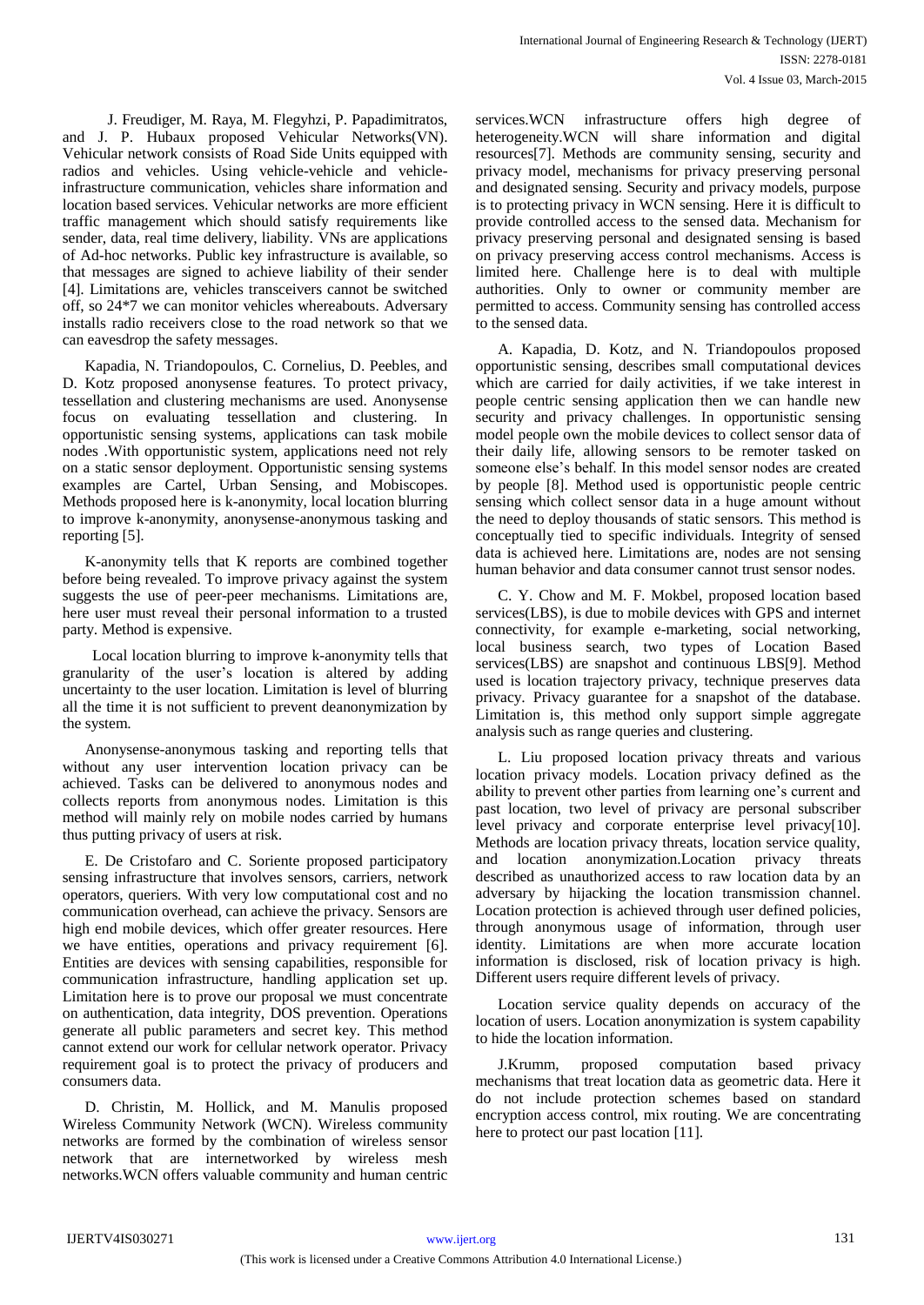M. Decker, aim of this survey is to give an overview about the most relevant works [12]. LBS are widely used due to, approximate estimation of a position can be retrieved, after reaching destination navigation services will inform the user about his/her surroundings, location will be subject to many changes.

Methods are pseudonymization and policy approaches. Policy approaches tells under which condition which LBS are allowed to obtain location information. There is a need of technical arrangements to guarantee the policies. Pseudonymization types are role pseudonym, transaction pseudonym, person's pseudonym, public/non public pseudonym. This method is not a LBS specific technique.

R.Shokri,J.Freudiger,and J.P.Hubaux, proposed logical structure for classifying, organizing, identifying the concepts of location privacy. Defining location privacy as individuals to determine themselves when, how and to what extent location information of them is given to others , proposing a framework enables us to design a location privacy protection mechanisms[13]. Methods are anonymization, adding dummy events, obfuscation, hiding events. Hiding events tells hiding trajectories of users. Applied only in distributed architectures. Adding dummy events mislead an observer by adding some dummy events. Generating a trace of events that looks like a normal user's trajectory. Obfuscation results in inaccuracy of the location. Time taken by this method is more. Anonymization is difficult to understand. Break the link between user and its event.

H.Lu,C.S.Jensen,andM.L.Yiu proposed privacy in mobile services. In mobile service location privacy become very important. This survey helps in large privacy region at reasonable costs. This survey is efficient in terms of computation communication costs and can come to know with what probability service provider able to infer the exact location. Limitation that we require a trusted third party that maintains all user location [14]. Methods is circle based dummy generation, grid based dummy generation. Circle based dummy generation is aware of the privacy area requirement. Grid based dummy generation is easy to implement, simple and effective, these have technique that reduces both upstream and downstream communication between client and server. Limitations are, there is no trusted third party. Server side cost is high and considers only snapshot queries.

L.Sweeney proposed k-anonymity model. Data holder wants to share a data with researchers, data holder release a data, a release provides k-anonymity protection that is the information for each person in the release cannot be distinguished. Released information limits what can be revealed about information of the entities that are to be protected [15]. Methods are person specific information, disclosure control. Person specific information is specific to one person and no two tuples belong to same person. Data holder cannot always be up to date. Disclosure control limit disclosure in released data. There is a possibility that released data mapped to incorrect entities.

M. Gruteser and D. Grunwald, proposed spatial and temporal cloaking. Anonymity can provide a high degree of privacy. Here we are concentrating on the principle of minimal collection. From this approach, both parties will get benefit and there is less overhead. Service provider can get access to anonymous location information [16]. Methods are road hazard detection and road map. Road hazard detection is low time accuracy, helpful for deciding on accident prevention measures. Road map, from this automatically current location can be obtained. Response time must be accurate.

B. Gedik and L. Liu proposed personalized k-anonymity. Survey describes a scalable architecture for protecting the location privacy from different privacy threats. This propose flexible privacy personalization framework, also this survey describes personalized k-anonymity model in other words location privacy is personalized requirement and is context sensitive [17]. Method used here is message perturbation engine to capture requirements of location privacy, ensure service quality and effectively anonymize message.

M.DuckhamandL.Kulik and C. Ardagna, M. Cremonini, E. Damiani, S. De Capitani DiVimercati, and P. Samarati proposed obfuscation and negotiation. Obfuscation is important technique for protecting one's location privacy. Negotiation is used to ensure that a location based service provider receives only the information it needs to know in order to provide quality of service. Obfuscation provides a high quality location based service based on low quality location information [18][19].

J.Freudiger,M.H.Manshaei,J.Y.LeBoudec,andJ.P.Hubaux proposed age of pseudonyms in mobile ad hoc networks. It provides detailed analytical evaluation of the age of pseudonyms and detailed quantitative framework. To communicate, wireless networks require mobile nodes. In this case wireless nodes, over a single hop or multiple hops, communicate directly with each other. In this case to protect location privacy, node uses pseudonym for a while, then discards it and makes use of a new one. Age of pseudonym refers to the time period over which a pseudonym is used [20]. Method used is evolution of the age of pseudonyms. Here privacy is high, it analytically evaluates the age of pseudonyms and captures interaction between nodes and mobility. Limitations are, identity of the node can be leaked. Adversary can track mobile nodes. Location privacy requires effort from neighbouring nodes. Pseudonyms are costly.

J. Freudiger, R. Shokri, and J. P. Hubaux proposed optimal placement of mix zones. Survey propose a novel metric based on the mobility profiles of mobile nodes, paper is working on traceability, also we are considering trusted central authority. Survey will investigate deployment strategies [21].

X. Liu, H. Zhao, M. Pan, H. Yue, X. Li, and Y. Fang proposed traffic-aware multiple mix zone. It investigates a new form of privacy attack to the LBS system and also tell about resilience to such attacks, it will over come with problem of optimal multiple mix zones placement [22]. Method used here is traffic aware multiple mix zone placement, using this mobile networks wireless communication will become easy, also method will investigate optimal multiple mix zone placement problem, method gives protection from inferential attacks. Limitations are restrict privacy enhancing technology and deployment cost is high.